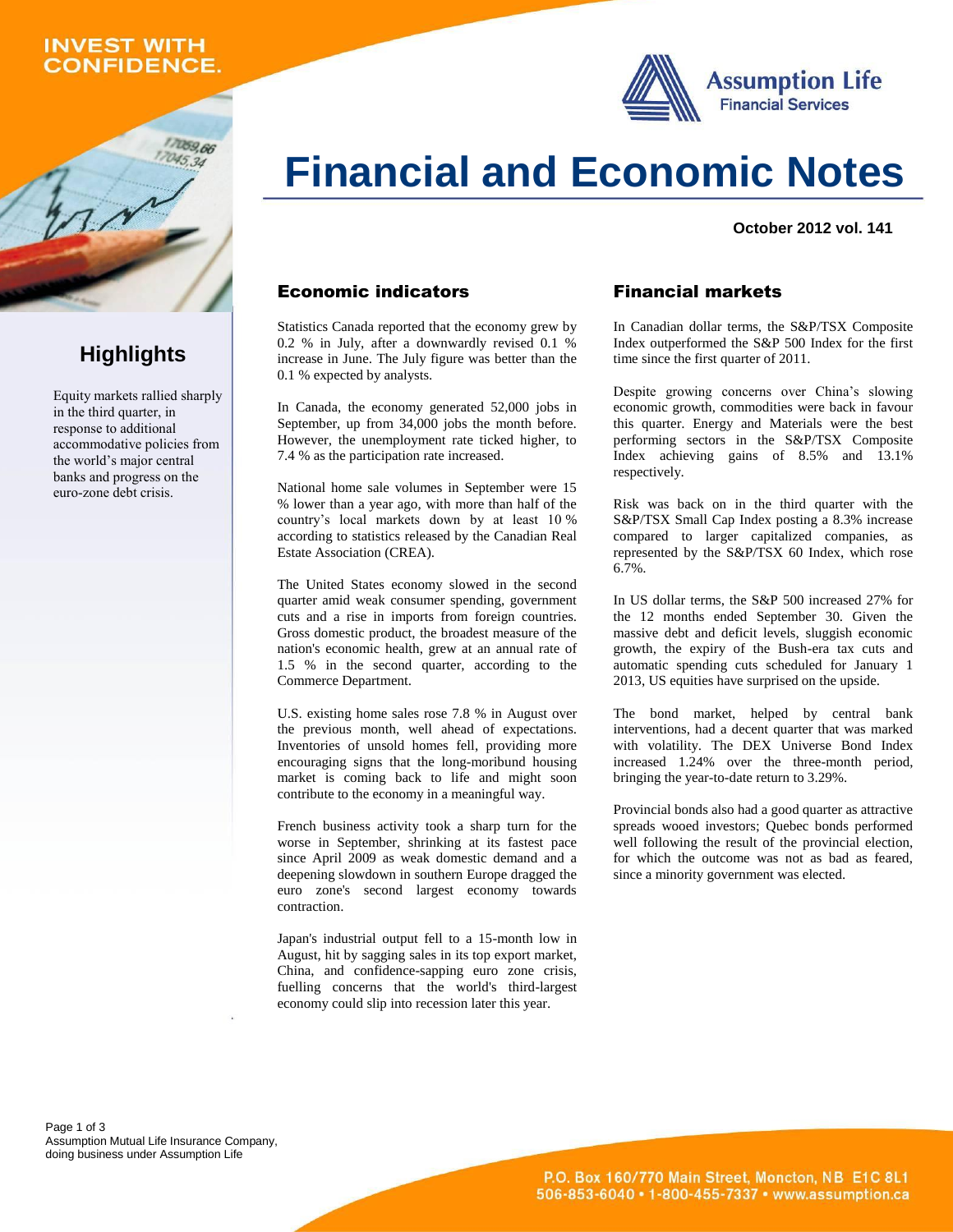## **INVEST WITH ONFIDENCE.**

17059,66  $17045,34$ 



# **Financial and Economic Notes**

## Assumption Life Investment Funds Applicable for Registered Pension Plan clients only

### Gross returns as of September 30, 2012

| <b>FUNDS</b>                                   | 1 MTH            | <b>YTD</b>    | 1 year        | 2 years       | 3 years       | 4 years       | 5 years                    |
|------------------------------------------------|------------------|---------------|---------------|---------------|---------------|---------------|----------------------------|
|                                                | $\frac{0}{0}$    | $\frac{0}{0}$ | $\frac{6}{9}$ | $\frac{0}{0}$ | $\frac{6}{9}$ | $\frac{6}{9}$ | $\frac{6}{9}$              |
| <b>ASSUMPTION/LOUISBOURG FUNDS</b>             |                  |               |               |               |               |               |                            |
| <b>Balanced Fund - RPP</b>                     | 2.1              | 3.2           | 7.8           | 3.9           | 4.5           | 4.5           | 1.9                        |
| Multi-Index                                    | 2.1              | 5.6           | 9.3           | 4.9           | 5.8           | 5.4           | 2.4                        |
| <b>Canadian Dividend Fund</b>                  | 4.6              | 9.2           | 16.2          | 9.1           | 10.6          | 8.4           | 2.6                        |
| S&P / TSX Index                                | 3.4<br>3.2       | 5.4<br>$-1.1$ | 9.2<br>12.2   | 2.6<br>7.9    | 5.5<br>6.3    | 4.3<br>2.9    | 0.2<br>0.4                 |
| <b>U.S. Equity Fund (\$CAN)</b>                | 2.3              | 12.6          | 23.3          | 12.2          | 10.0          | 5.8           | 0.8                        |
| S&P 500 Index (\$ CAN)                         | 0.1              | 0.6           | 0.8           | 0.9           | 0.8           | 1.1           |                            |
| <b>Money Market Fund</b>                       | 0.1              | 0.7           | 0.9           | 1.0           | 0.8           | 0.9           | n/a                        |
| SCM 91 Day T-Bills                             | 4.9              |               |               |               |               |               | n/a                        |
| <b>Canadian Equity Fund</b><br>S&P / TSX Index | 3.4              | 6.0<br>5.4    | 12.8<br>9.2   | 3.5<br>2.6    | 3.8<br>5.5    | 3.2<br>4.3    | $-1.8$<br>$\overline{0.2}$ |
|                                                | 0.8              | 3.6           | 5.7           | 6.3           | 6.8           | 7.9           | 7.0                        |
| <b>Fixed Income Fund</b>                       | 0.7              |               |               | 6.1           | 6.5           | 7.4           | 6.9                        |
| SCM Universe Bond Index                        | 3.4              | 3.3<br>4.5    | 5.5<br>11.3   | n/a           | n/a           | n/a           | n/a                        |
| <b>Growth Portfolio</b><br>Multi-Index         | 3.0              | 5.2           | 11.1          | n/a           | n/a           | n/a           | n/a                        |
| <b>Balanced Growth Portfolio</b>               | 2.9              | 4.2           | 9.9           | n/a           | n/a           | n/a           | n/a                        |
| Multi-Index                                    | 2.4              | 4.3           | 9.7           | n/a           | n/a           | n/a           | n/a                        |
| <b>Balanced Portfolio</b>                      | 2.2              | 4.5           | 8.7           | n/a           | n/a           | n/a           | n/a                        |
| Multi-Index                                    | 1.8              | 3.3           | 8.3           | n/a           | n/a           | n/a           | n/a                        |
| <b>Conservative Portfolio</b>                  | 1.6              | 5.4           | 8.1           | n/a           | n/a           | n/a           | n/a                        |
| Multi-Index                                    | 1.2              | 2.2           | 6.7           | n/a           | n/a           | n/a           | n/a                        |
| <b>Small Cap. Canadian Equity Fund</b>         | 4.9              | $-1.2$        | 9.3           | 3.5           | 14.3          | 13.6          | 4.1                        |
| <b>BMO NB Small Cap Weighted Index</b>         | 2.9              | $-0.2$        | 4.6           | 0.9           | 9.6           | 10.7          | $-0.9$                     |
| <b>TSX Momentum</b>                            | 1.3              | 2.2           | 2.2           | $-2.1$        | 4.4           | 2.5           | $-2.5$                     |
| S&P / TSX Index                                | 3.4              | 5.4           | 9.2           | 2.6           | 5.5           | 4.3           | 0.2                        |
| <b>FIDELITY FUNDS</b>                          |                  |               |               |               |               |               |                            |
| <b>Canadian Opportunities Fund</b>             | 2.7              | 7.7           | 10.4          | 5.8           | 11.2          | 13.9          | 6.8                        |
| S&P / TSX Small and Mid Cap Combined Index     | 4.1              | 4.8           | 10.8          | 4.5           | 11.1          | 9.5           | 1.9                        |
| <b>True North Fund</b>                         | 2.4              | 7.5           | 11.0          | 5.2           | 6.4           | 4.8           | 0.9                        |
| S&P / TSX Index                                | 3.4              | 5.4           | 9.2           | 2.6           | 5.5           | 4.3           | 0.2                        |
| <b>Overseas Fund</b>                           | 3.3              | 8.6           | 10.5          | 0.0           | 1.2           | 1.7           | $-6.1$                     |
| <b>MSCI EAFE Index</b>                         | 2.7              | 6.5           | 7.7           | $-0.8$        | $-0.8$        | 0.5           | $-5.5$                     |
| <b>Global Health Care Fund</b>                 | 4.4              | 13.9          | 17.4          | 9.5           | 8.4           | 6.9           | 4.3                        |
| Goldman Sachs HealthCare Index                 | 3.5              | 13.5          | 19.7          | 13.0          | 9.6           | 7.2           | 4.4                        |
| <b>Global Technology Fund</b>                  | 1.9              | 13.7          | 17.3          | 7.6           | 6.7           | 9.4           | 1.8                        |
| Goldman Sachs Technology Index                 | 2.0              | 14.2          | 19.3          | 9.9           | 7.9           | 8.7           | 1.6                        |
| <b>Europe Fund</b>                             | 3.2              | 17.9          | 21.3          | 3.9           | 4.4           | 2.6           | $-2.1$                     |
| <b>MSCI</b> Europe Index                       | 2.6              | 7.6           | 10.8          | $-0.4$        | $-0.9$        | $-0.1$        | $-5.9$                     |
| <b>American Disciplined Equity Fund</b>        | 2.6              | 12.4          | 22.1          | 10.3          | 8.6           | 5.6           | $-0.2$                     |
| S&P 500 Index (\$CAN)                          | $\overline{2.3}$ | 12.6          | 23.3          | 12.2          | 10.0          | 5.8           | 0.8                        |
| <b>NorthStar Fund</b>                          | 3.3              | 7.0           | 9.6           | 3.6           | 5.2           | 5.3           | $-0.5$                     |
| <b>MSCI</b> World Index                        | 2.5              | 9.3           | 15.1          | 5.4           | 4.4           | 3.0           | $-2.4$                     |
| <b>Monthly Income Fund</b>                     | 1.1              | 6.7           | 12.2          | 9.4           | 11.6          | 10.4          | 7.2                        |
| Multi-Index                                    | 2.1              | 5.6           | 9.3           | 4.9           | 5.8           | 5.4           | 2.4                        |
| <b>Canadian Asset Allocation Fund</b>          | 2.4              | 4.0           | 6.7           | 3.8           | 5.0           | 6.2           | 3.6                        |
| Multi-Index                                    | 2.1              | 5.6           | 9.3           | 4.9           | 5.8           | 5.4           | 2.4                        |
| <b>Far East Fund</b>                           | 5.9              | 11.7          | 15.0          | n/a           | n/a           | n/a           | n/a                        |
| MSCI AC FE ex Jap (G)                          | 6.0              | 11.3          | 14.6          | n/a           | n/a           | n/a           | n/a                        |